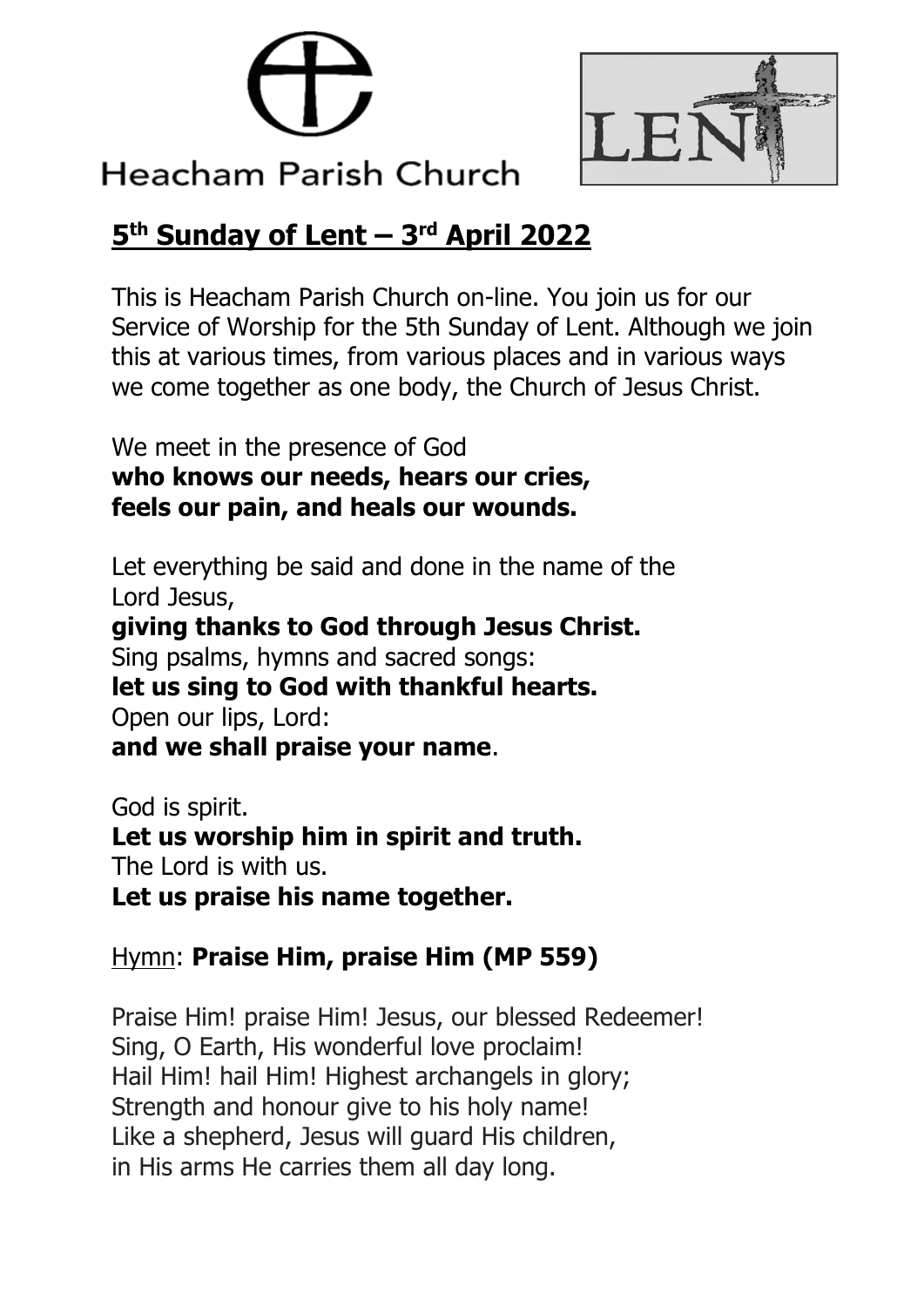Praise Him! praise Him! tell of His excellent greatness; Praise Him! praise Him! ever in joyful song!

Praise Him! praise Him! Jesus, our blessed Redeemer! for our sins He suffered, and bled, and died. He - our Rock, our hope of eternal salvation, hail Him! hail Him! Jesus the Crucified. Sound His praises! Jesus who bore our sorrows, love unbounded, wonderful, deep and strong.

#### Praise Him….

Praise Him! praise Him! Jesus, our blessed Redeemer! heavenly portals loud with hosannas ring! Jesus, Saviour, reigneth for ever and ever: crown Him! crown Him! Prophet, and Priest, and King! Christ is coming, over the world victorious, power and glory unto the Lord belong.

Praise Him….

God of our days and years, we set this time apart for you. Form us in the likeness of Christ so that our lives may glorify you. **Amen.**

#### **Prayers of penitence**

Compassion and forgiveness belong to the Lord our God, though we have rebelled against him. Let us then renounce our wilfulness and ask his mercy by confessing our sins in penitence and faith.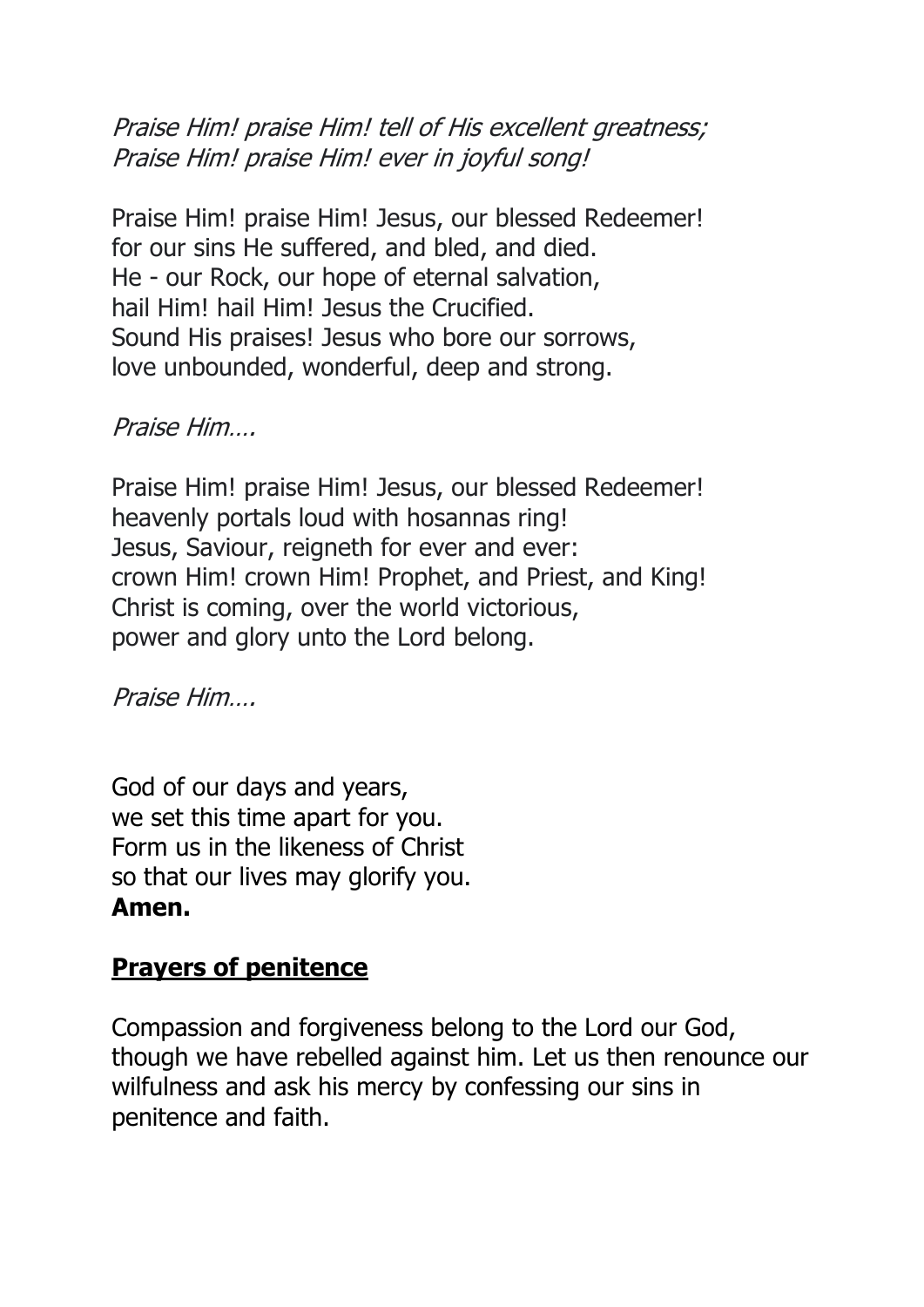God our Father, we come to you in sorrow for our sins. For turning away from you, and ignoring your will for our lives; **Father, forgive us: save us and help us.**

For behaving just as we wish, without thinking of you; **Father, forgive us: save us and help us.**

For failing you by what we do, and think and say; **Father, forgive us: save us and help us.**

For letting ourselves be drawn away from you by temptations in the world about us; **Father, forgive us: save us and help us.**

For living as if we were ashamed to belong to your Son; **Father, forgive us: save us and help us.**

May the almighty and merciful Lord grant us pardon and forgiveness of all our sins, time for amendment of life, and the grace and strength of the Holy Spirit. **Amen**

#### Hymn: **Lead, kindly light (MP 399)**

Lead, kindly Light, amid the encircling gloom, lead Thou me on; the night is dark, and I am far from home; lead Thou me on Keep Thou my feet; I do not ask to see the distant scene; one step enough for me.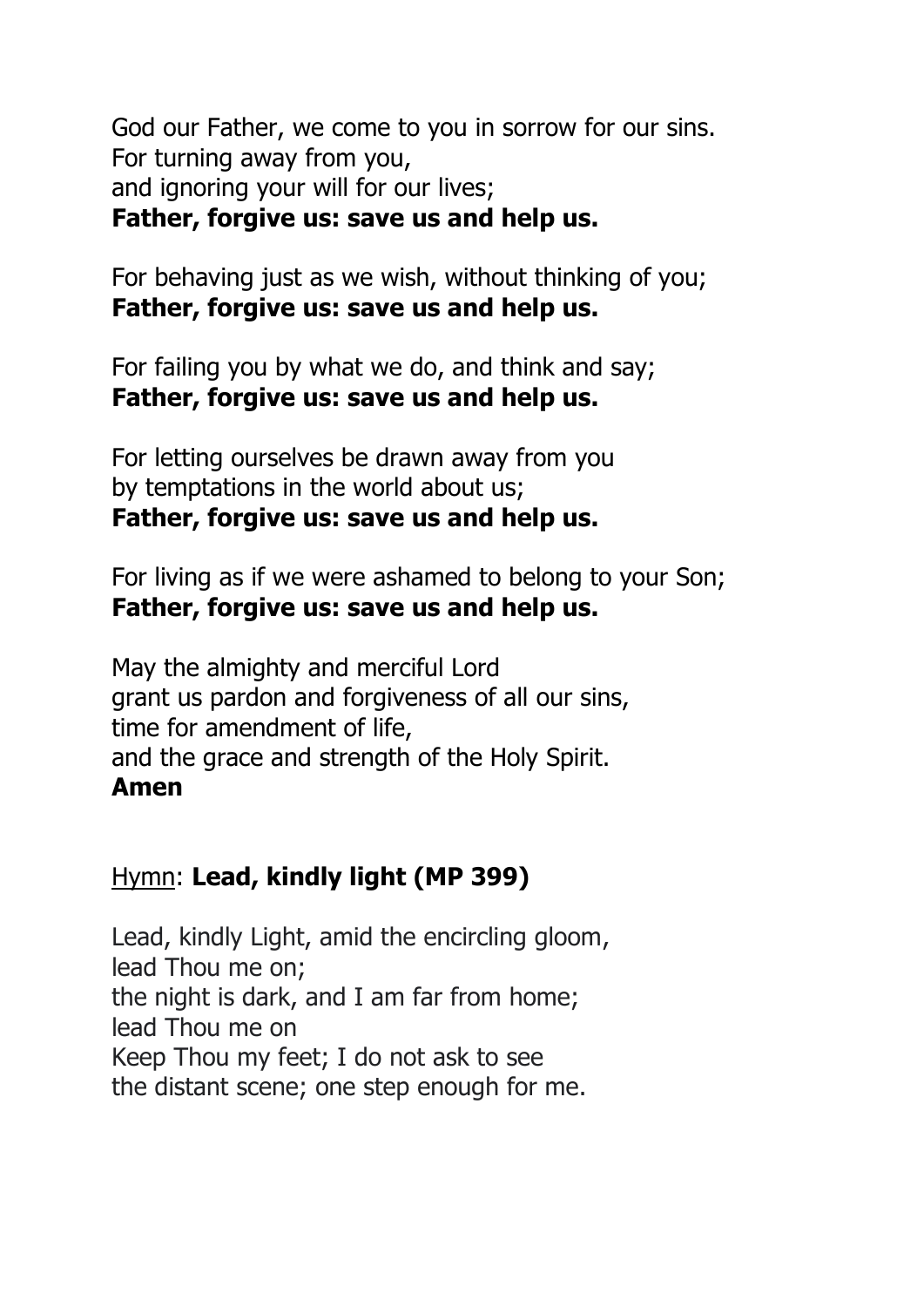I was not ever thus, nor prayed that Thou shouldst lead me on; I loved to choose, and see my path; but now lead Thou me on. I loved the garish day, and, spite of fears, pride ruled my will: remember not past years.

So long Thy power has blest me, sure it still will lead me on O'er moor and fen, o'er crag and torrent, till the night is gone;

and with the morn those angel faces smile which I have loved long since, and lost a while

# **Bible reading** – John 12: 1-8 read by Liz

# **A reflection** – by Pip

Let's pray,

Father God thank you for your word. Thank you that it has been recorded and preserved. Help us now to see a little more of you as we look at these verses now. We ask in the precious name of Jesus. Amen.

Have you ever been at an event, or occasion, or meeting, or party and not realised at the time how significant it was in the story of both your life and the life of others? Only with hindsight did you look back and realise that the occasion, event, meeting or whatever, marked a turning point. It becomes the place, the moment, you go back to, that epitomises the end of all that went before. Or it may not be an event, it might be a moment of revelation that is the place you visit to mark an end. These turning points enter all of our lives. If I was to ask everyone at the end of the service I am reasonably certain that every one of us, with a little reflection, could recall such a time. Reflection may bring to mind how we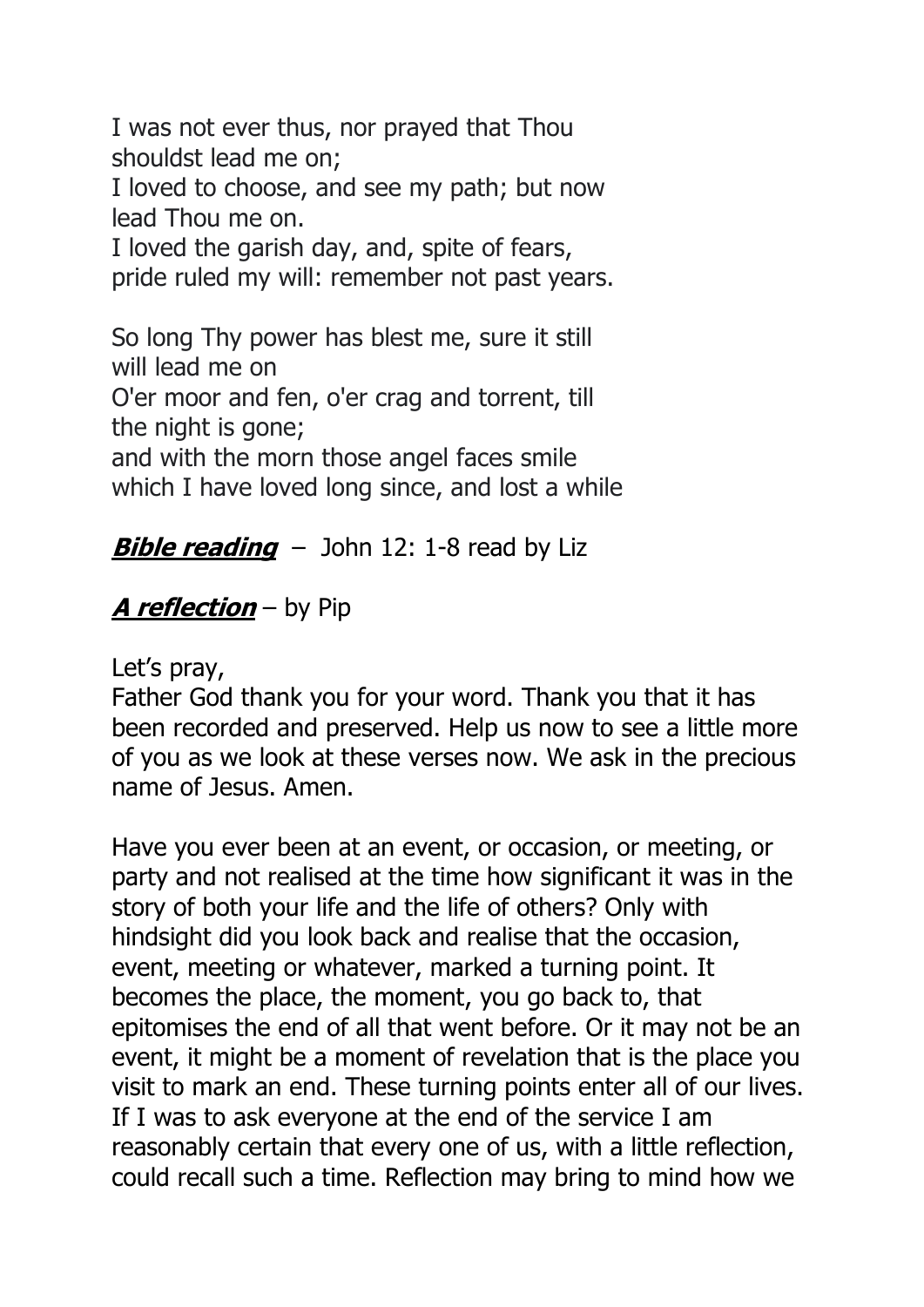or someone had acted a little out of character. Maybe something was said that we thought was odd at the time, and later it made a lot of sense of what happened after. We may think to ourselves if only I had paid attention, if only I had looked a little closer, if only I had known what I know now.

For me, the reading from John, speaks of one of those times. As the event took place and unfolded the disciples had no idea what was waiting on the horizon. Possibly they were living in the moment, expecting things to carry on as they had been doing. Okay, it was an unprecedented time. Their lives were unrecognisable to the one they led before they met Jesus. It had its difficult moments, it had been challenging, it had been exciting, it had been the best of times, why would it not continue? Why not have a party to honour Jesus? Martha and Mary were, I am sure, supremely grateful for the return of their brother Lazarus. Jesus was in Bethany, let's get the party started. Martha served, no complaints this time. Lazarus reclined at the table with Jesus. There was joy and togetherness. Then, what? Wait a minute, what on earth is Mary up to? She is carrying an expensive perfume, a pint of nard, she is headed to the men folk. She must have got on her knees, how else could she have poured the perfume on to his feet. Then she wiped his feet with her hair, "And the house was filled with the fragrance of perfume".

Maybe the people gathered were a little taken a back. We have all been in social situations and have been taken off guard by the unexpected. You know the type of moment, where there is a collective intake of breath. The moment where no one is quite sure what to say or do. Inevitably someone says or does something and the tension fades. Except in this case the tension rises as Judas points out that the perfume was jolly expensive, what a complete waste, it could have been sold. It was worth a small fortune, now it was ruined. John the gospel writer adds his thoughts. He suspects that Judas's motives are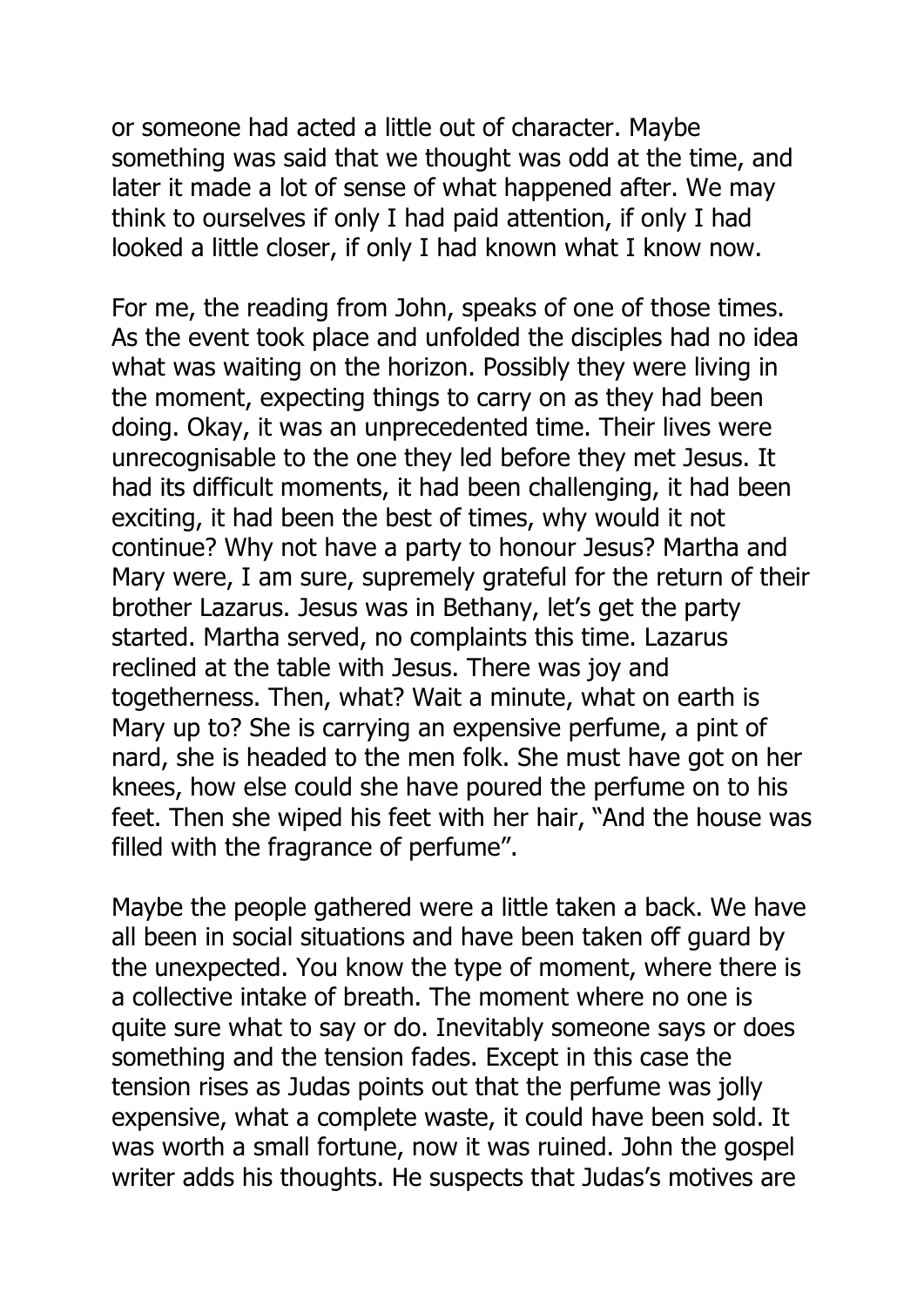not totally pure, Judas had sticky fingers when it came to the money bag for the poor.

Jesus cuts through the tension, coming to Mary's defence saying the very prophetic words, " you will always have the poor among you, but you will not always have me". John does not include the lines that Matthew and Mark do. "What she has done will also be told in memory of her".

Lots to think about in these eight verses. I did take a while before I settled on and formulated some coherent thoughts. I decided to go with the usual three themes, they are extraordinary places, extravagant people, and finally exit time.

The events took place in an ordinary home, but it became an extraordinary place. Can you recall the words from a Beatles song My life? It starts, "There are places I'll remember" and the second verse says "All these places have their moments with lovers and friends I can still recall. Some are dead and some are living, in my life I've loved them all". Martha's home became a place to pinpoint a turning point for all those gathered there that day. It is recorded, and we can share the moment. It also acts as an example for us. How do we feel about our own homes? Are they places that will be remembered as a place where there is always a welcome in the name of the Lord? Have we made space in our place to allow the extraordinary to happen? Or do we go home, batten down the hatches and no one gets passed the doors without an invitation? Will people remember our homes for the Christ like love offered? Will people miss them when they are gone because they provided a special shelter in a time of crisis? We can all offer our ordinary homes and places to the Lord because he can make them extraordinary. If we have never tried it then we are missing blessings.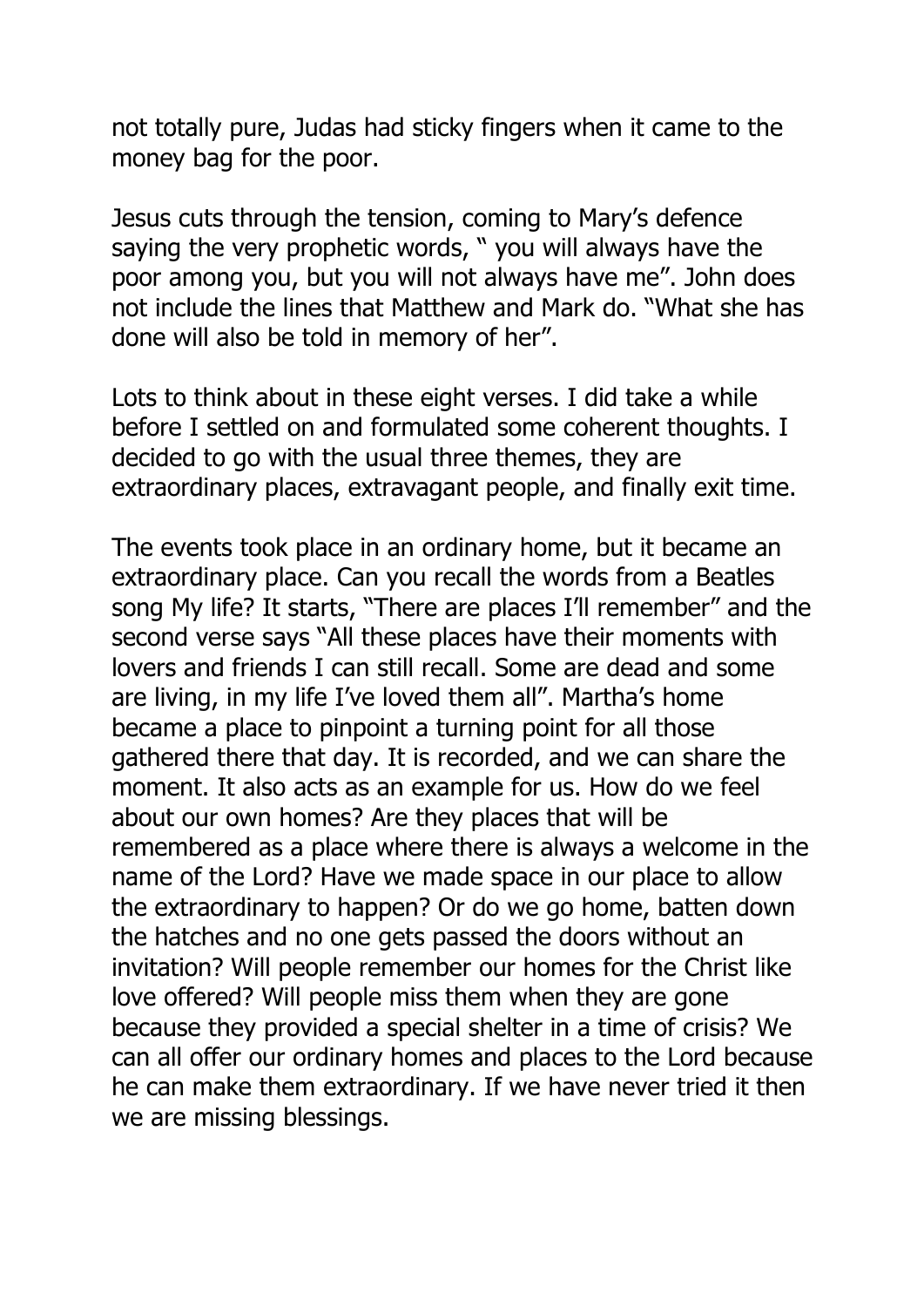Let's move to extravagant people. Mary was extravagant with what she had. She didn't cling on to the precious perfume, hiding it away. When the prompting moment came, she delivered a gift in the most tender and loving way. We are not told what prompted Mary, we are only told of the action. Did she know the whole episode of Jesus's earthly ministry was drawing to a close? Did she have a sort of knowing that it was now or not at all that she could display her love? We will never know, but we have the privilege of knowing about that special act. We have the advantage of knowing that following Jesus means we too are prompted to acts of extravagance. We are not able to do what Mary did, but we can replicate it in a way. Matthew 25:40 "I tell you the truth, whatever you did for one of the least of these brothers of mine, you did for me". By being extravagant to others in his name we are serving the Lord. When was the last time we were extravagant to others? Extravagant with our time, our talents, our homes, our invites, our efforts? If we have to think too hard about it, then it's way too long ago. As followers of Jesus, we are called to, as Paul says, "spread everywhere the fragrance of the knowledge of him". So as this year unfolds we remind ourselves to be extravagant in acts of love to others. Also, to be extravagant in love, praise and worship to our saviour Jesus who called us from darkness into his glorious light.

This call was and is only possible because Jesus did not shrink back from the exit time. At the party given in his honour he knew the cross lay ahead. He alone carried that terrible knowledge, yet he partied with those he had called to share his earthly ministry with. No one wants to leave when the party is just getting started. Jesus did, from the start he knew that he would. At the beginning of this gospel it says, "For God did not send his son into the world to condemn the world, but to save the world through him."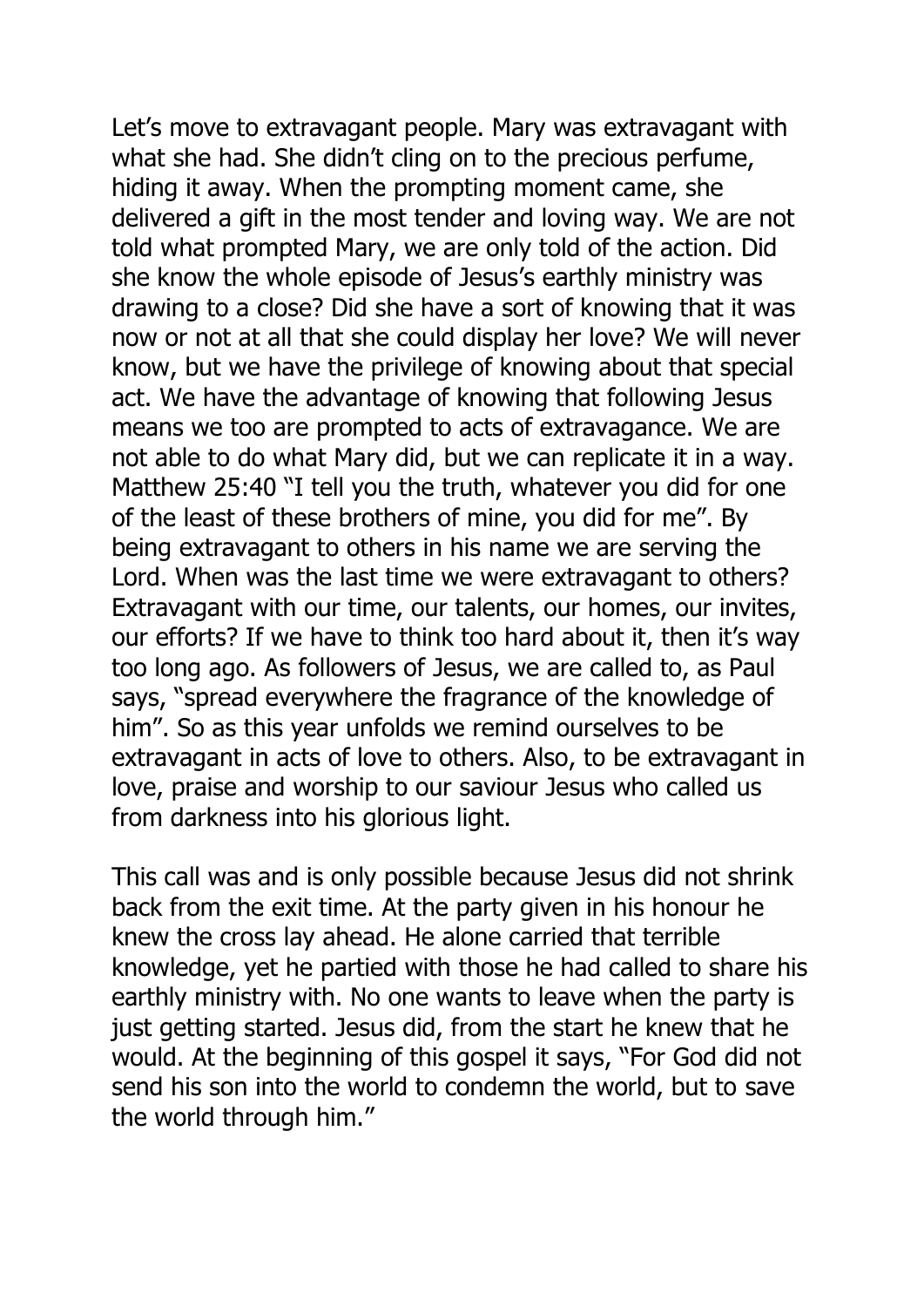That saving meant the cross, it meant an excruciating exit, followed by the glorious resurrection. At that party which marked the turning point. That dinner that heralded the end of all that was before helps us now as we are moving towards Good Friday. It can help us to focus on what Jesus did for you and for me and for the world. Let's close by reminding ourselves of the enormity of it all by listening to words from Isaiah.

"But he was pierced for our transgressions, he was crushed for our iniquities; the punishment that brought us peace was upon him, and by his wounds we are healed."

Let's pray,

Thank you Lord Jesus for all you have done for us, for all you continue to do for us, and for all that you will do for us. Amen.

#### Hymn: **Here is love vast as the ocean (MP 987)**

Here is love vast as the ocean, loving kindness as the flood, when the Prince of life, our ransom, shed for us His precious blood. Who His love will not remember; who can cease to sing His praise? He can never be forgotten throughout heaven's eternal days.

On the mount of crucifixion fountains opened deep and wide; through the floodgates of God's mercy flowed a vast and gracious tide. Grace and love, like mighty rivers poured incessant from above; and heaven's peace and perfect justice kissed a guilt world in love.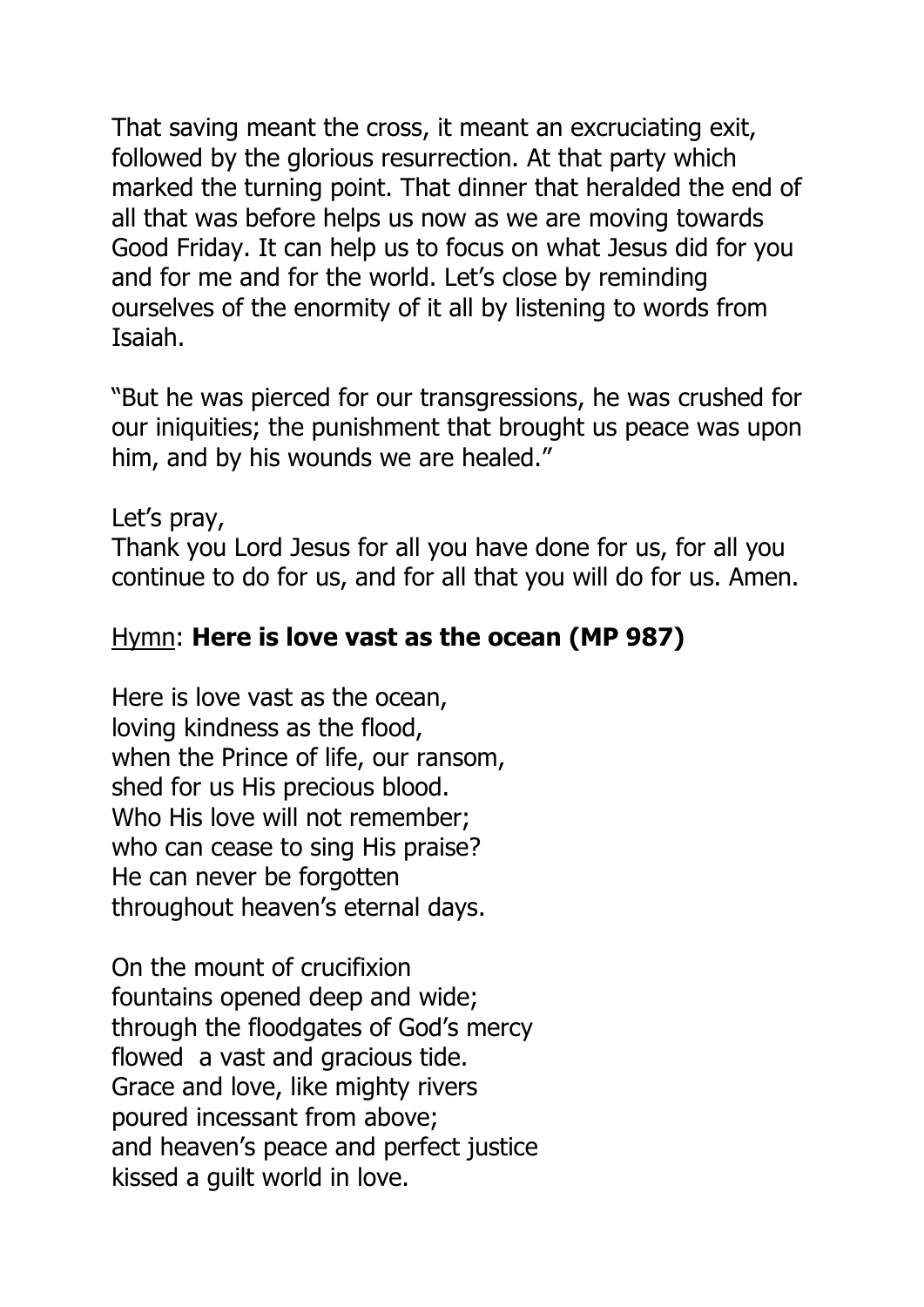# **Affirmation of faith**

Do you believe and trust in God the Father, source of all being and life, the one for whom we exist? **We believe and trust in him.**

Do you believe and trust in God the Son, who took our human nature, died for us and rose again? **We believe and trust in him.**

Do you believe and trust in God the Holy Spirit, who gives life to the people of God and makes Christ known in the world? **We believe and trust in him.**

This is the faith of the Church. **This is our faith. We believe and trust in one God, Father, Son and Holy Spirit. Amen.**

# **Prayers of Intercession** - Led by Kika

Where two or three are gathered in my name, there am I in the midst of them.

We thank you, heavenly Father, for your presence with us.

We pray Your blessing on our Queen and that the preparations for the Royal Platinum Jubilee Celebrations, signifying 70 years of the Queen's faithful rule, will go ahead as planned and that the events will bring great joy to her Majesty and to the people of the United Kingdom and Commonwealth. Amen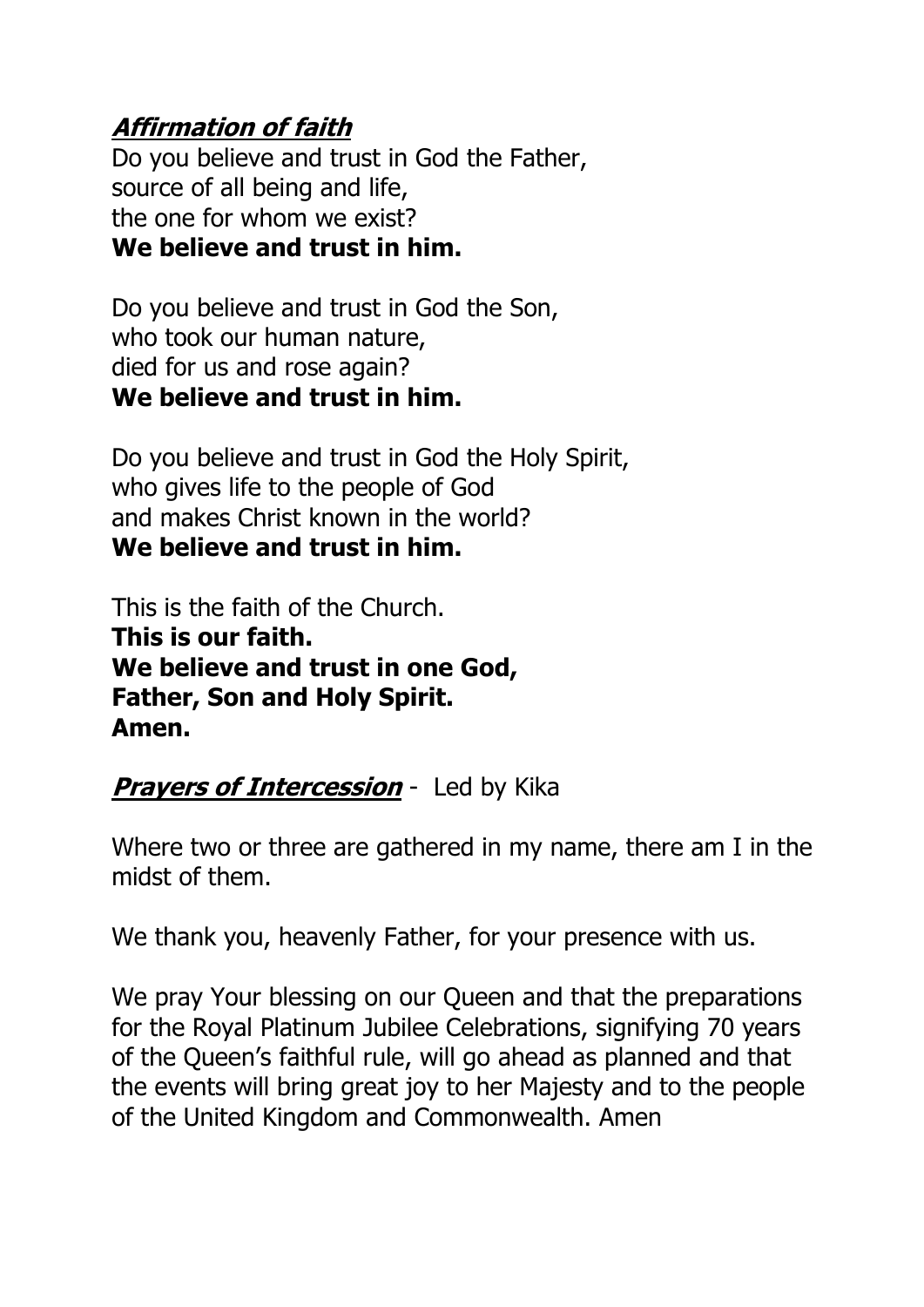We pray for our Church Leaders that they may be quided by Your Spirit and not by tradition or by worldly trends. Amen

Heavenly Father we pray for all members of the House of Common and the House of Lords that they may remember that all of us will have to face the Heavenly Judge, some with and some without the only available Advocate, Jesus Christ, who does not want anyone to perish, but everyone to come to repentance. Amen

We commit to you. Heavenly Father our World, created and sustained by your Word of power, it is hurting and becoming increasingly secular and lawless, war torn, and assailed by earthquakes, tsunamis, volcanic eruptions, pandemics, just as You prophesied through your prophets. We eagerly look forward to the time when the Lord Jesus will come and take His Bride, the Church, out of this world to be with Him forever. Until then, please bless the healing work of Your people all over the world engaged in spreading the Lord Jesus' Good News of repentance, forgiveness, and everlasting life, available for everyone who believes. Amen

We pray for safety, energy, and wisdom for all who are engaged in bible translation, literacy work, and distributions of Christian books and publications and those who are able to send and receive Christian literature over the internet. We also pray Your blessings on all Christian Organisations who use radio waves to broadcast the Good News to places which are difficult to reach in any other way. Amen

Heavenly Father, we pray for all in our Parish who have been bereaved and others who are unwell or are in great distress, that You will provide all they need and give them healing and the peace which passes all understanding. Amen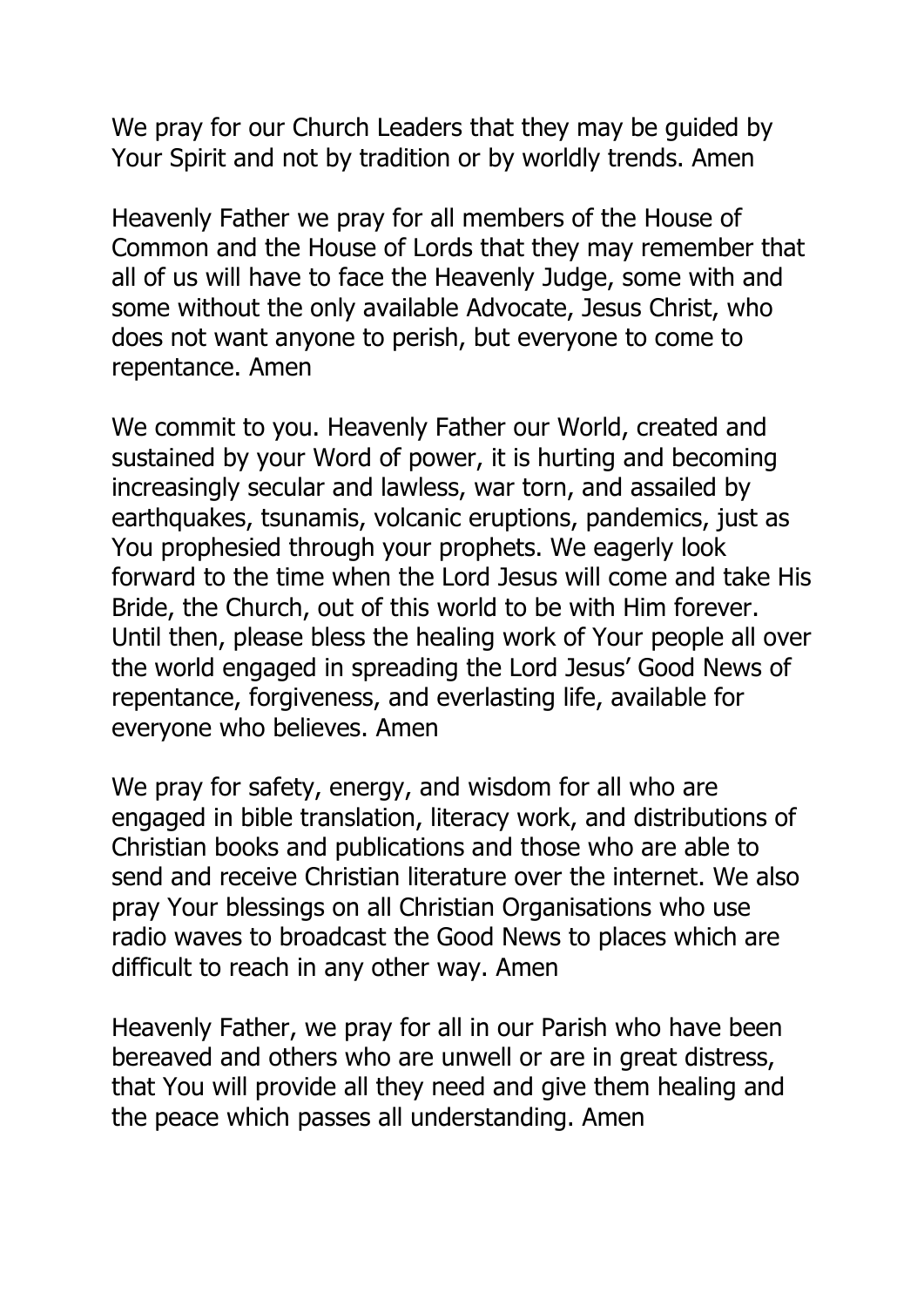And with all who have faith in Jesus Christ as Saviour and Lord we pray the ancient invitation,

"If my people called by my name hear my voice, humble themselves and pray and seek my face and cease from their wicked ways, I will hear from heaven and forgive their sin and heal the land." 2Chronicles 7:14

Gathering our prayers and praises into one, let us pray with confidence as our Saviour has taught us:

Our Father, who art in heaven, hallowed be thy name; thy kingdom come; thy will be done; on earth as it is in heaven. Give us this day our daily bread, and forgive us our trespasses, as we forgive those who trespass against us. And lead us not into temptation; but deliver us from evil. For thine is the kingdom, the power and the glory for ever and ever. **Amen**

# **The Collect**

Gracious Father, you gave up your Son out of love for the world: lead us to ponder the mysteries of his passion, that we may know eternal peace through the shedding of our Saviour's blood, Jesus Christ our Lord.

#### **Amen**

#### Hymn: **Saviour, again to Thy dear name (MP 584)**

Saviour, again to Thy dear name we raise with one accord our parting hymn of praise; we stand to bless Thee ere our worship cease, then, lowly kneeling, wait Thy word of peace.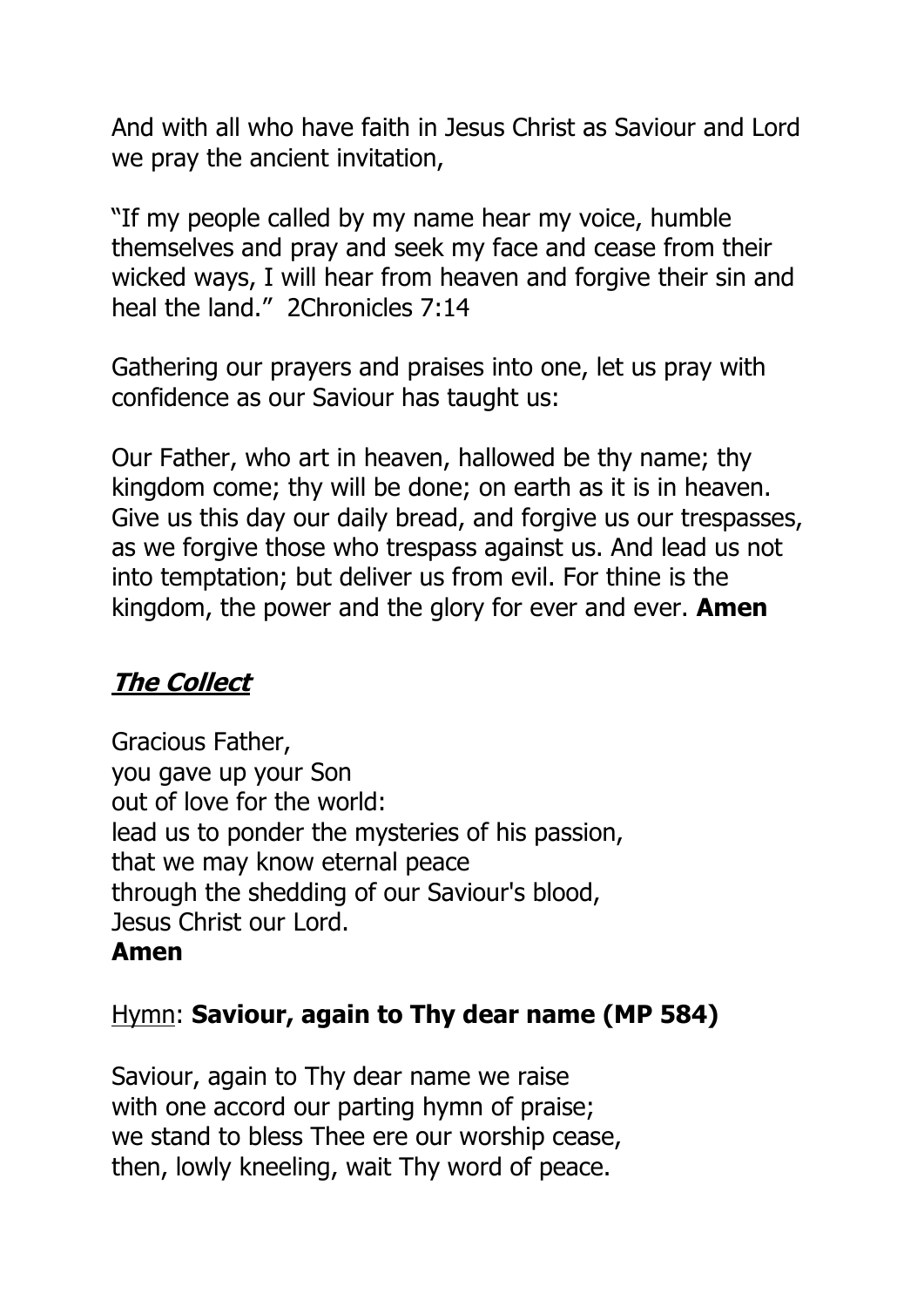Grant us Thy peace upon our homeward way; with Thee began, with Thee shall end the day; guard Thou the lips from sin, the hearts from shame, that in this house have called upon Thy name.

Grant us Thy peace, Lord, through the coming night; turn Thou for us its darkness into light; from harm and danger keep Thy children free, for dark and light are both alike to Thee.

Grant us Thy peace throughout our earthly life, our balm in sorrow, and our stay in strife; then, when Thy voice shall bid our conflict cease, call us, O Lord, to Thine eternal peace.

Christ has brought us out of darkness **to dwell in his marvellous light.**

See what love the Father has given us, **that we should be called the children of God.**

You are my sons and daughters, this day I have begotten you. **See what love the Father has given us.** As many as received him, to them he gave power to become the children of God. **See what love the Father has given us.** Glory to the Father and to the Son and to the Holy Spirit. **See what love the Father has given us, that we should be called the children of God.**

#### **Closing Prayers**

Jesus, lord of time, **hold us in your eternity.**